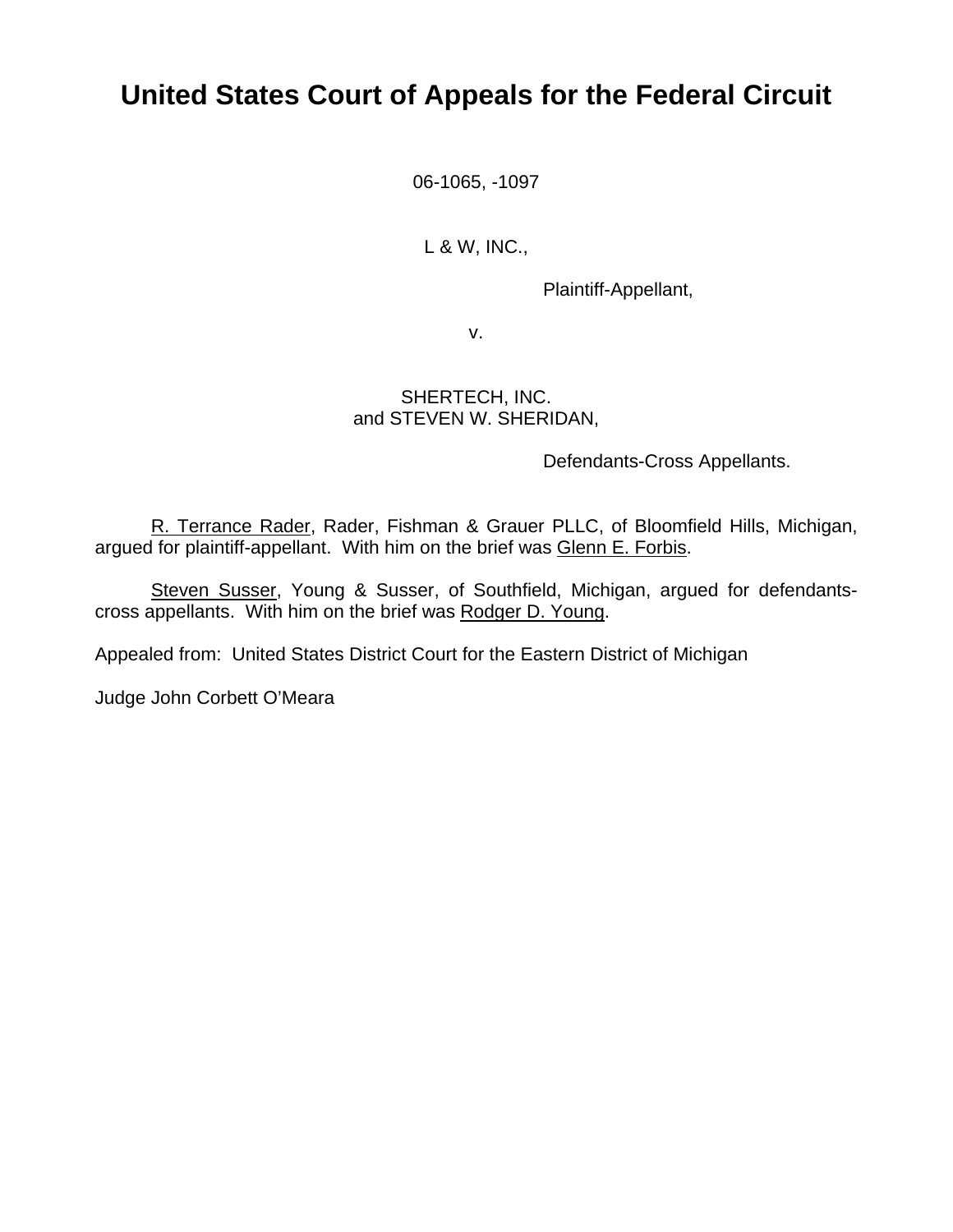## **United States Court of Appeals for the Federal Circuit**

06-1065,-1097

L & W, INC.,

Plaintiff-Appellant,

v.

SHERTECH, INC. and STEVEN W. SHERIDAN,

Defendants-Cross-Appellants.

DECIDED: December 14, 2006

\_\_\_\_\_\_\_\_\_\_\_\_\_\_\_\_\_\_\_\_\_\_\_\_\_\_\_

\_\_\_\_\_\_\_\_\_\_\_\_\_\_\_\_\_\_\_\_\_\_\_\_\_\_\_

Before MAYER, Circuit Judge, CLEVENGER, Senior Circuit Judge, and BRYSON, Circuit Judge.

BRYSON, Circuit Judge.

 L&W, Inc., a manufacturer of heat shields for automobiles, sued Shertech, Inc., and Steven W. Sheridan (collectively, "Shertech") in the United States District Court for the Eastern District of Michigan. L&W sought a declaratory judgment that it did not infringe Shertech's U.S. Patent No. 5,670,264 ("the '264 patent"), that the '264 patent was invalid, and that the '264 patent was unenforceable because of inequitable conduct. Shertech counterclaimed, alleging that L&W's products infringed the '264 patent.

 On cross-motions for summary judgment on the infringement claim, the district court entered summary judgment of infringement. The parties then tried the invalidity claims to a jury. The jury rendered special verdicts, finding all the claims of the '264 patent invalid except for claim 7. A bench trial was then held on L&W's inequitable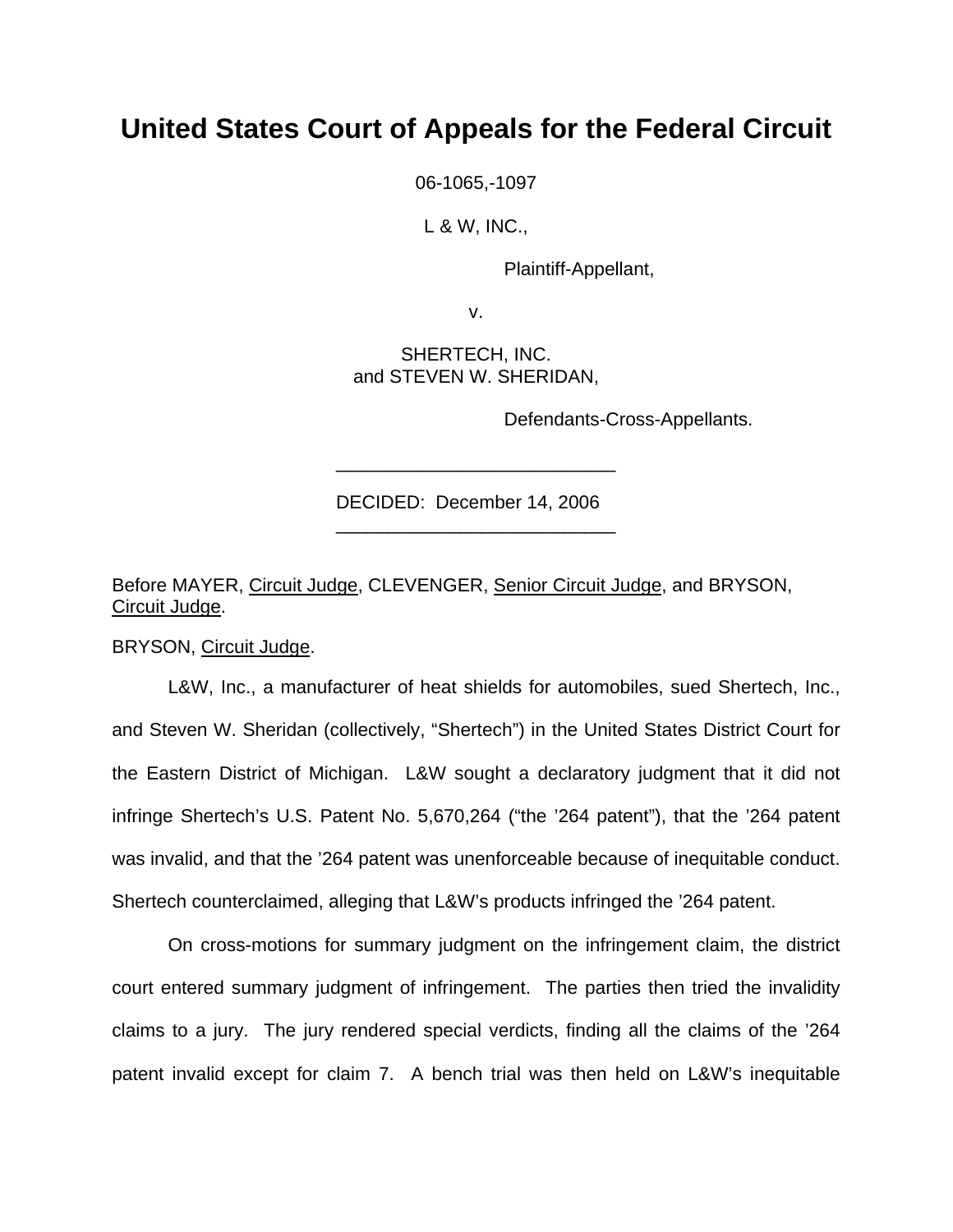conduct claim. The district court rejected that claim, holding that L&W failed to prove that Mr. Sheridan or his counsel acted with intent to deceive the U.S. Patent and Trademark Office. L&W moved for a new trial or judgment as a matter of law on claim 7 based in part on an asserted inconsistency in the jury's special verdicts. Shertech moved for a new trial or judgment as a matter of law on claim 10. The district court denied both motions and entered judgment against L&W on claim 7 of the patent.

L&W appeals from the portion of the judgment holding it liable under claim 7, and Shertech cross-appeals from the portion of the judgment holding claim 10 invalid. We vacate the judgment of infringement on claim 7 and remand for further proceedings as to infringement. We affirm the portions of the judgment holding claim 7 valid and claim 10 invalid. We affirm the portion of the judgment holding that the '264 patent is not unenforceable due to inequitable conduct.

I

 The district court entered summary judgment of infringement because it found that Shertech had shown that the accused products contained each disputed limitation of the asserted claims and that L&W had failed to point to a genuine issue of material fact with respect to any of the claim limitations. In particular, the district court concluded that the metal sheets of L&W's heat shields contained "standoffs" within the meaning of the claim 7 limitation requiring the recited heat shield to have "standoffs in local contact with at least one adjacent sheet of the plurality of sheets to generally separate each of the plurality of sheets from the adjacent sheet thereby creating a space between each of the plurality of sheets and the adjacent sheet." The district court construed the term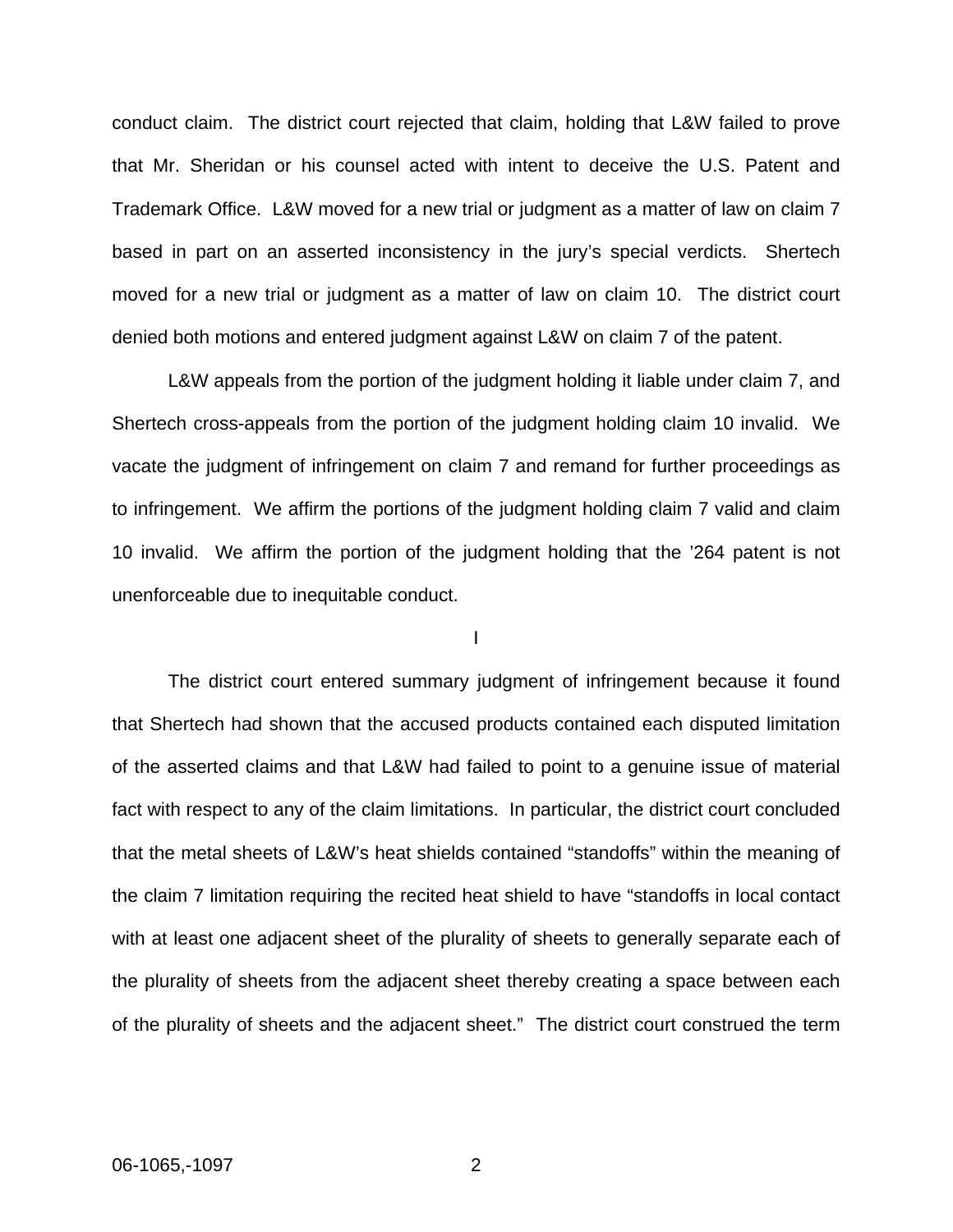"standoff" to mean "a projection that either separates or has the potential to separate." Neither party disputes that definition on appeal.<sup>[1](#page-3-0)</sup>

The district court predicated its summary judgment of infringement in part on its conclusion that L&W "acknowledges that embossments separate the layers of its heat shields" when the component metal sheets are stacked together. Our review of the record, however, convinces us that L&W did not acknowledge that its embossments separate the layers of its heat shields.

In support of the district court's conclusion that L&W had in effect acknowledged infringement of the "standoffs" limitation, Shertech relies heavily on a patent application filed by L&W. According to Shertech, the application discloses a multi-layer heat shield in which air gaps would form between the embossed metal layers of the heat shield at an elevated temperature. Shertech argues that L&W's witnesses admitted that the accused L&W products embody the features of the heat shields described in the application. Accordingly, Shertech contends, L&W in effect "admitted that [the undulations in its heat-shield layers] can act to separate one heat shield [layer] from the other" when the layers get hot during use and shift with respect to one another.

It is true that the application states that undulations will cause the metal layers of certain embossed heat shields to separate at elevated temperatures. But L&W did not

1

<span id="page-3-0"></span><sup>1</sup> On appeal, the parties implicitly (and properly) accept the understanding that the "separation or potential for separation" sufficient to satisfy the district court's definition of "standoff" refers to separation in excess of that ordinarily found between layers of metal sheeting. As Shertech's expert indicated in his report, some amount of spacing between heat-shield layers is unavoidable due to the surface roughness of the metal layers and other factors; "separation" for purposes of the standoff limitation therefore requires more than the amount of separation that would normally be found between layers of flat metal sheets.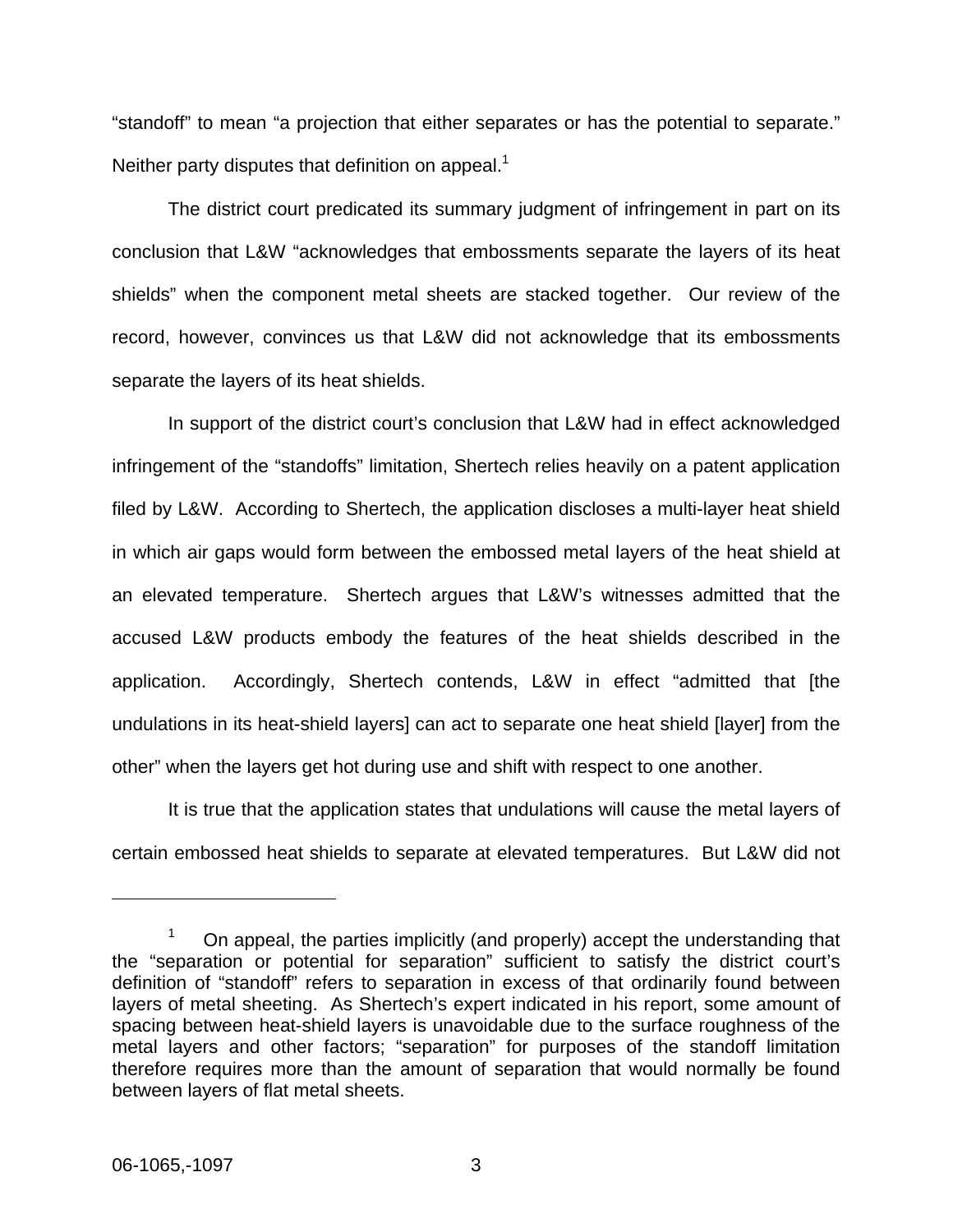admit that its accused heat shields contain undulations similar to those that allow separation at elevated temperatures, nor did it admit that its accused heat shields operate at the same "elevated temperatures" referred to in the application. To be sure, one L&W employee referred to the design of the application as "our design," and another stated that various of the L&W accused products are "covered" by the application. The application, however, contains not only a description of a specific heat shield whose layers separate at elevated temperatures, but also a more general discussion of a particular method of manufacturing heat shields. The statements by the L&W employees are not clearly tied to the former rather than the latter, and they therefore fall short of admissions that the accused products are identical to a specific heat shield described in the application.

Following its references to L&W's purported acknowledgement that the embossments serve to separate the layers of L&W's heat shields, the district court commented, without elaboration, that the embossments in each of L&W's accused products "clearly create air gaps or have the potential to create air gaps" and thus satisfy the "standoff" limitation as the court construed it. For the reasons given below, we conclude that the evidence submitted in connection with the motions for summary judgment did not establish that Shertech is entitled to summary judgment on each of the accused products that formed the basis for Shertech's charge of infringement.<sup>2</sup>

 $\overline{a}$ 

<span id="page-4-0"></span><sup>2</sup> At various points in its brief, L&W relies on evidence that was offered at the trial on invalidity, including testimony from two of its employees, to support its argument that the court's earlier grant of summary judgment on infringement was improper. Evidence that was not before the district court at the time of the summary judgment proceeding, however, cannot be invoked to challenge the summary judgment order. See Monarch Knitting Mach. Corp. v. Sulzer Morat GmbH, 139 F.3d 877, 880 (Fed. Cir.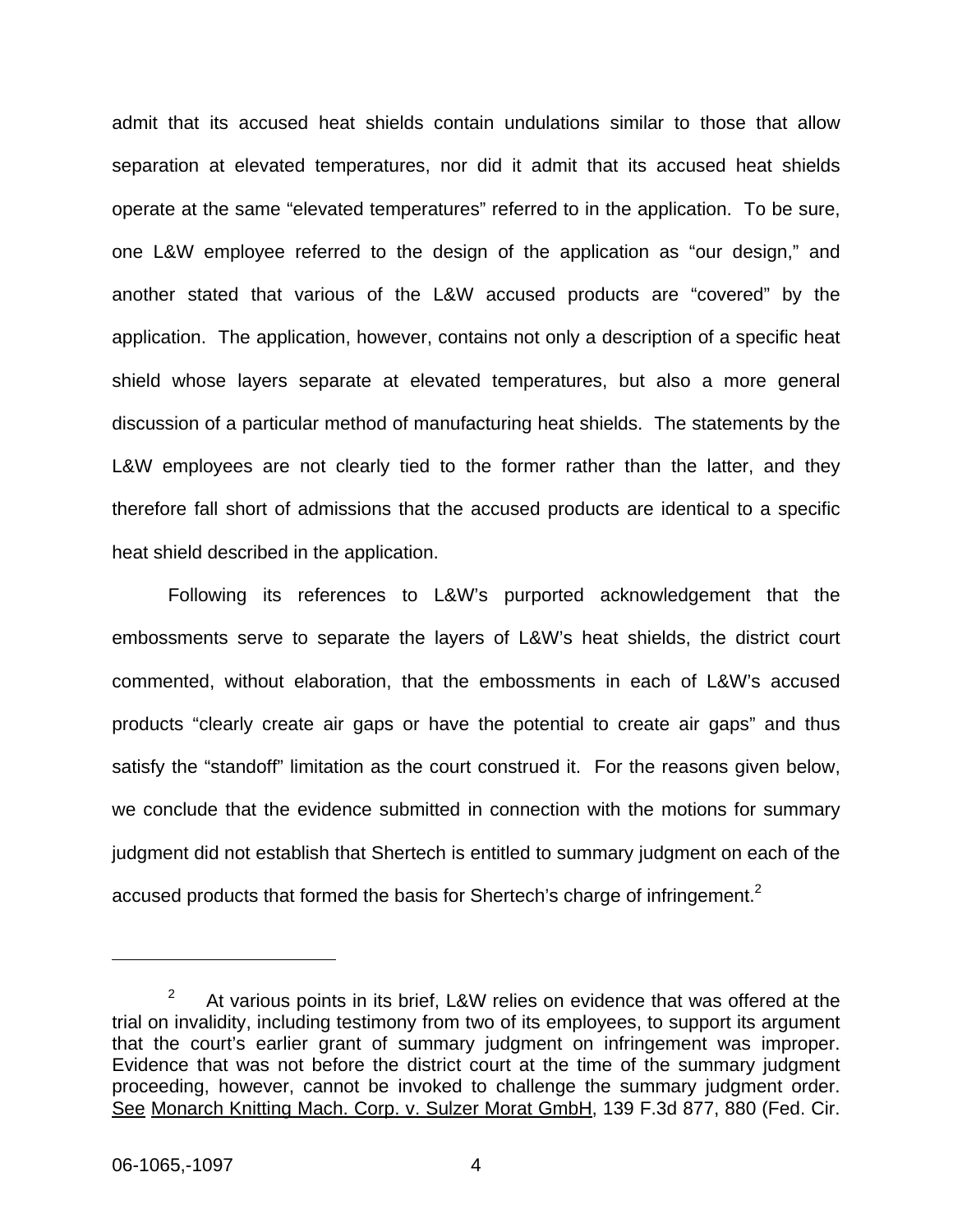The parties agree as to the general steps that L&W uses in manufacturing its heat shields: it first stacks thin, planar aluminum sheets of equal thickness; it next crimps or hems the edges of the sheets to hold them together; it then presses dimples or embossments into the planar stack; finally, it presses the planar stack into its final shape.

Shertech's evidence of infringement is found in the report of its expert witness, Dr. John W. Holmes. Dr. Holmes's report consists of several general statements about heat-shield structure and performance, and several specific observations about one particular L&W product. In his general statements, Dr. Holmes first remarked that "[d]uring final forming of a multi-layer heat shield (e.g., by drawing), some amount of shifting between the sheets will occur," causing the creation of air gaps between the sheets. Dr. Holmes also reported that he had conducted an experiment in which he rolled nested layers of embossed aluminum around a 3.9-inch-diameter cylinder and observed that the metal sheets shifted with respect to each other. Nothing in the evidence indicates, however, that the 3.9-inch cylindrical shape of Dr. Holmes's experiment is similar to the shape of any accused L&W product. In fact, one of L&W's experts, J. Ralph King, made that point in his declaration, and Shertech did not contradict him. Moreover, Dr. Holmes himself conceded that the sheets in his test were not crimped and were therefore free to slide relative to one another. In the L&W heat shields, he noted, "the edges of the stack are crimped prior to forming [and] this 'free'

 $\overline{a}$ 

<sup>1998);</sup> Laitram Corp. v. Cambridge Wire Cloth Co., 919 F.2d 1579, 1581 & n.4 (Fed. Cir. 1990). We therefore do not consider that evidence in our review of the trial court's summary judgment of infringement.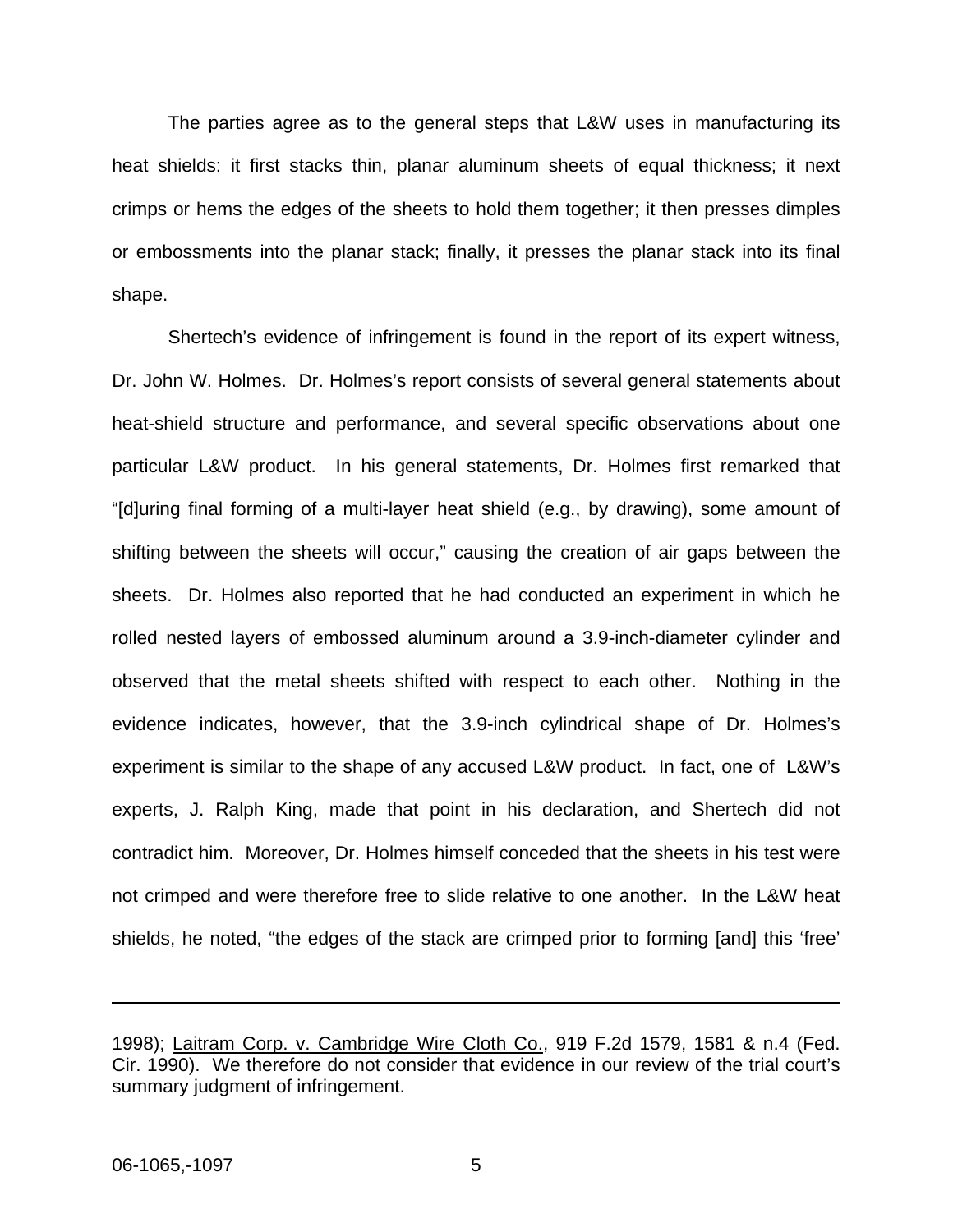shifting is reduced." Dr. Holmes's general observations about the tendency of the layers of a multi-layer heat shield to shift during final formation thus lack the specificity necessary to establish as a matter of law that the embossments in the particular accused heat shields create separations sufficient to satisfy the "standoff" limitation.

In the second of Dr. Holmes's general statements, he stated that a temperature differential across the thickness of a heat shield "will cause the various layers to displace relative to one another." Like his first general statement, Dr. Holmes's observation about the tendency of metal heat shield layers to displace relative to one another under a temperature gradient lacks the specificity necessary to establish that L&W's heat shields will have separations sufficient to satisfy the "standoff" limitation in the course of their intended use. Attempting to quantify his theory, Dr. Holmes stated that in the case of "an assumed temperature difference of 500 F," the maximum thermally induced displacement is approximately 0.078 inches for a 12-inch-long section of heat shield material. That evidence is of only marginal value, however, because it is not accompanied by any evidence as to the temperature differential encountered by L&W's heat shields in actual use.

In addition to his general statements about the construction and functioning of heat shields, Dr. Holmes conducted a specific analysis of L&W's heat shield #P30432B, one of the 16 allegedly infringing products. Dr. Holmes asserted in his report that L&W's heat shield #P30432B was "typical" of all the accused heat shields, and Shertech treated his analysis as applicable to all of the accused products. There is, however, no evidence to support that conclusion. Dr. Holmes's report contains no indication of which features of heat shield #P30432B he regarded as "typical." In a footnote to his report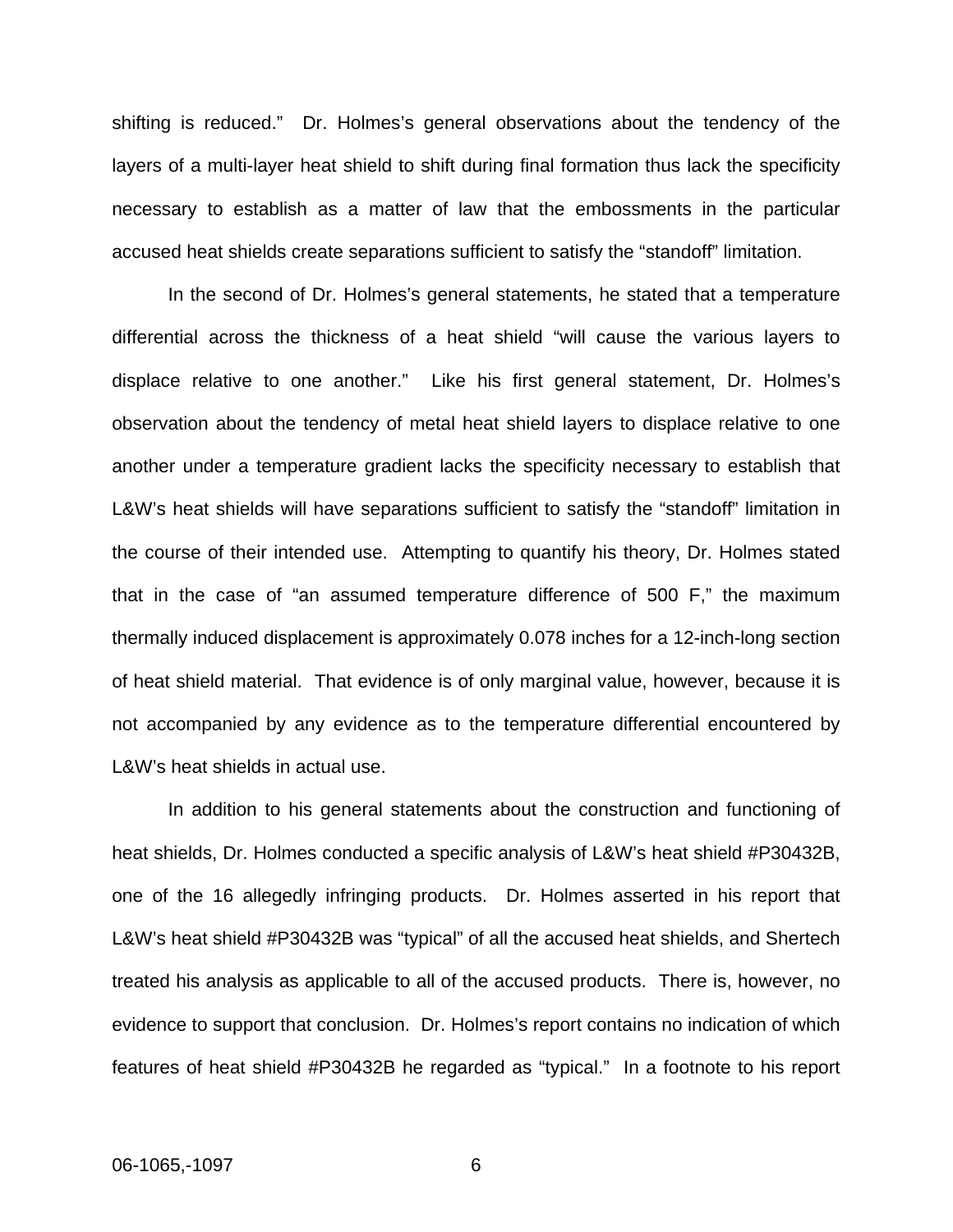Dr. Holmes stated that "I personally examined approximately all L&W heat shields provided to Shertech in this matter." Setting aside the problematic word "approximately," that statement does not reveal what form his examination of the other products took, nor does it state what the results of that examination were. It is therefore of marginal value at best.

Dr. Holmes analyzed heat shield #P30432B by cutting a cross-section of that heat shield and measuring the thicknesses of its planar and curved portions. He found that the curved portions were up to 0.020 inches thicker than the thickest planar sections. Upon inspection, he concluded that the extra thickness was the result of the nested embossments riding up on one another and creating air gaps between the metal layers of the L&W heat shield.

 L&W did not offer specific evidence to rebut Dr. Holmes's measurements of heat shield #P30432B, but instead relied on evidence pertaining to its heat shields generally in an effort to show that there is a genuine dispute of material fact as to the formation of air pockets in the L&W heat shields. First, L&W pointed to the declaration of its president, Scott Jones, who stated that L&W manufactures its heat shields by stacking layers of aluminum on top of one another and embossing the stacked layers simultaneously. Mr. Jones stated that L&W embosses its heat shields to improve their rigidity and that the embossments do not introduce air gaps when the sheets are stacked. With respect to the curved portions, to which Dr. Holmes had referred, Mr. Jones stated that "[d]uring the stamping process, embossments in the curved portions of non-planar heat shields are 'ironed out' due to the forces of the stamping press" and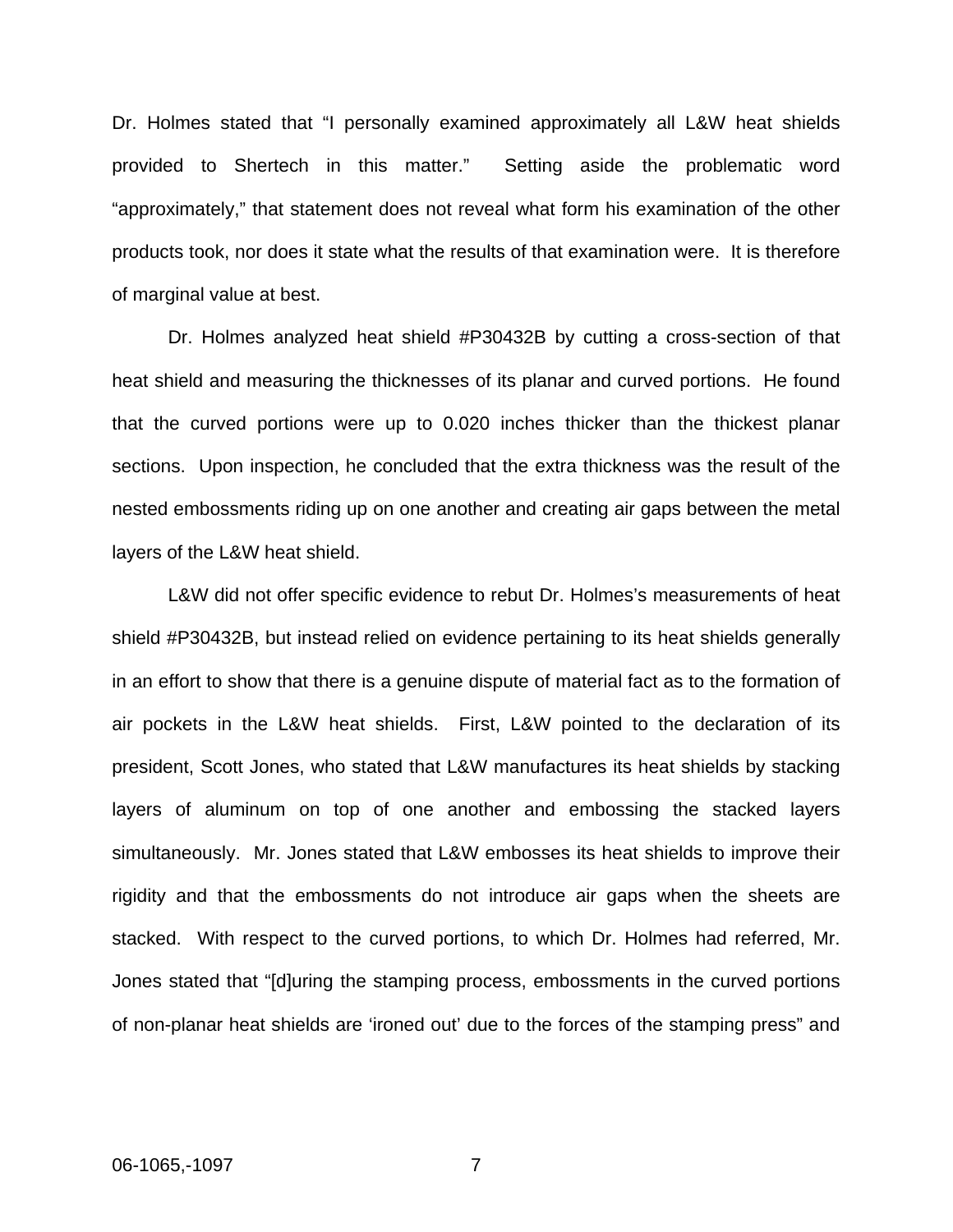that the embossments in the L&W products therefore do not cause the metal layers to separate.

 Second, L&W pointed to the declaration of its expert, Dr. Kirby S. Chapman. In his declaration, Dr. Chapman stated that he had examined several L&W heat shields and had cut through portions of the heat shields to inspect their construction and "the mechanism by which any gap between one or more layers might exist." Like Mr. Jones, Dr. Chapman stated that the stacked sheets of the L&W heat shields are embossed simultaneously and that the embossments are "not intended to create air gaps but instead to increase the rigidity of the heat shield." As a result of the simultaneous embossing of the entire stack of metal sheets, he explained, "the embossments of the sheets nest together." Consequently, "the sheets of the accused products lie as proximate or close to each other as possible" before final forming. With respect to the curved sections of the heat shields, Dr. Chapman stated that "my examination of the L&W heat shield samples shows that in many of the curved sections of the heat shields, any embossments have been 'ironed out' or flattened as a result of the production process."

 The principal weakness of L&W's evidence is that it does not directly confront Dr. Holmes's measurements of L&W part #P30432B. Dr. Holmes's analysis of that part was specific, and L&W's response was general. If the parties and the district court had focused on the case of infringement with respect to part #P30432B, the district court might have found Dr. Holmes's specific evidence as to that part inadequately rebutted, in which case the court would have been justified in concluding that L&W had failed to demonstrate the existence of a genuine issue of material fact as to that particular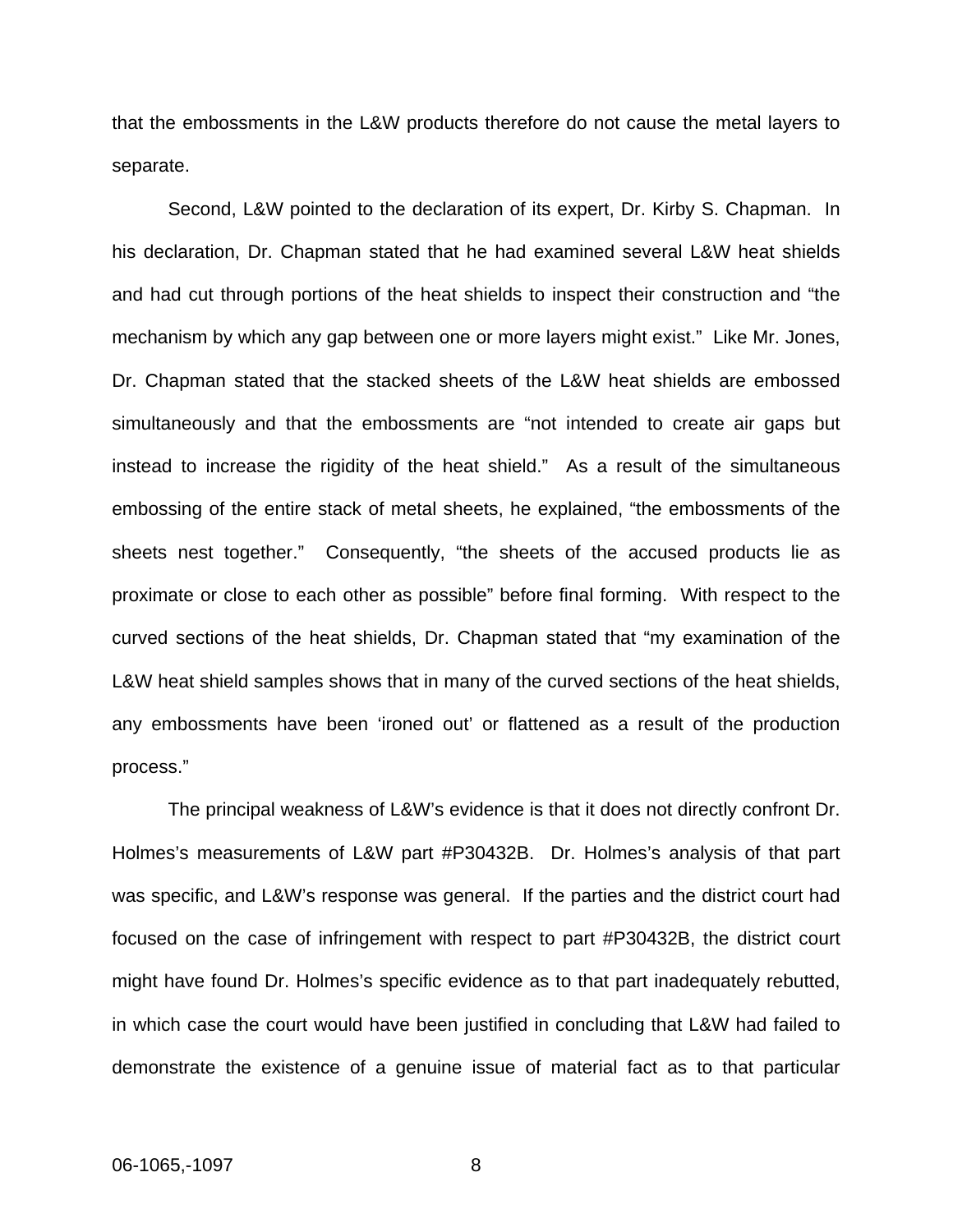product. But Shertech did not move for summary judgment of infringement on a partby-part basis. Instead, both parties approached the issue of infringement as an "all-ornothing" matter, and the district court accordingly addressed the summary judgment motions in the same manner. On appeal, we decline to recast the motions and to grant relief that no party has sought, to wit, to affirm with respect to one product and reverse as to the others.

Shertech seeks to make up for the fact that Dr. Holmes's declaration assumes, without support, that all of L&W's accused products are structurally similar to part #P30432B by arguing that "if L&W genuinely believed that there were relevant distinctions between the 'accused products' that would have affected the district court's infringement analysis, L&W was obligated to make those arguments at the summary judgment stage in order to refute Shertech's assumption that the design of the sixteen heat shields was substantially similar." Among the flaws in that argument is that it ignores the burden of proof on infringement, which falls on Shertech, the patentee. Shertech cannot simply "assume" that all of L&W's products are like the one Dr. Holmes tested and thereby shift to L&W the burden to show that is not the case. When a patentee with the burden of proof seeks summary judgment of infringement, it must make a prima facie showing of infringement as to each accused device before the burden shifts to the accused infringer to offer contrary evidence. See Saab Cars USA, Inc. v. United States, 434 F.3d 1359, 1369 (Fed. Cir. 2006) (party with the burden of proof on an issue must "provide evidence sufficient, if unopposed, to prevail as a matter of law"); see also Exigent Tech., Inc. v. Atrana Solutions, Inc., 442 F.3d 1301, 1307 n.6 (Fed. Cir. 2006) (same); Massey v. Del Labs., Inc., 118 F.3d 1568, 1573 (Fed. Cir.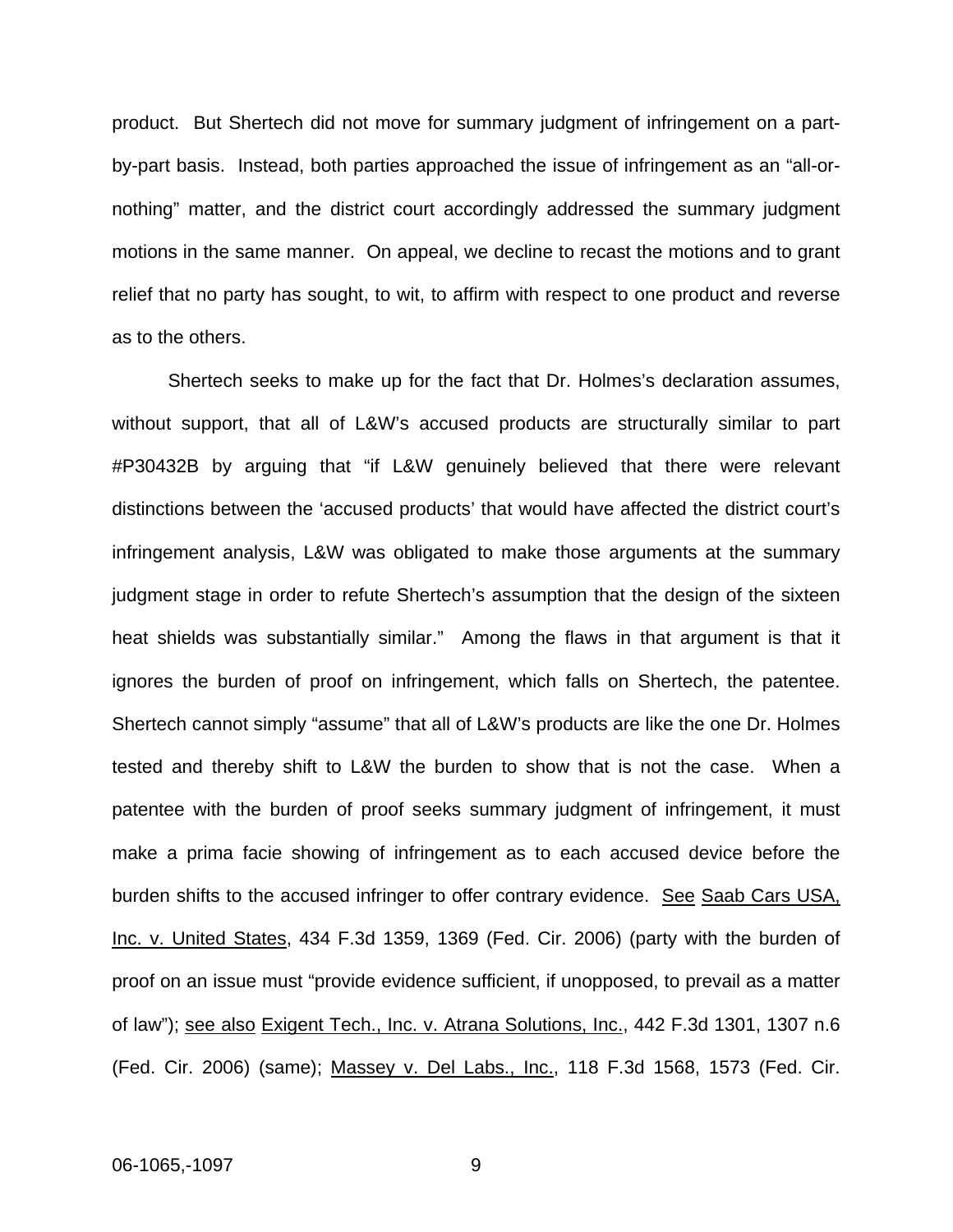1997); 11 James Wm. Moore, Moore's Federal Practice § 56.13[1], at 56-135 (2006) ("[I]f the movant has the burden of persuasion on an issue, the movant must make a stronger claim to summary judgment by introducing supporting evidence that would conclusively establish movant's right to a judgment after trial should nonmovant fail to rebut the evidence."). On the record made before the district court, we hold that Shertech failed to satisfy its burden of showing that there is no genuine issue of material fact on the issue of infringement.

II

 In its special verdicts, the jury found four of the five asserted claims of the '264 patent (claims 1, 4, 6, and 10) invalid, but found the remaining claim (claim 7) not invalid. On appeal, L&W attacks the verdict as to claim 7 on three grounds: (1) inconsistency in the verdicts as to claim 7, an independent claim, and claim 10, which depends from claim 7; (2) inconsistency in the verdicts as to claim 7 and closely related independent claim 1; and (3) insufficiency of the evidence to support the jury's verdict of "not invalid" as to claim 7. In its cross-appeal, Shertech agrees with L&W that the verdicts as to claims 7 and 10 are inconsistent but argues that the inconsistency should be resolved by holding both claims valid.

### A

 The district court held that both parties waived their objections to the inconsistency between the jury's verdict on claim 7 and its verdict on claim 10 by failing to object before the jury was discharged. After the verdict was read, the district court conducted a jury poll, instructed the jurors as to their rights to talk about the case, and discharged the jury. Neither party objected before the jury was discharged that the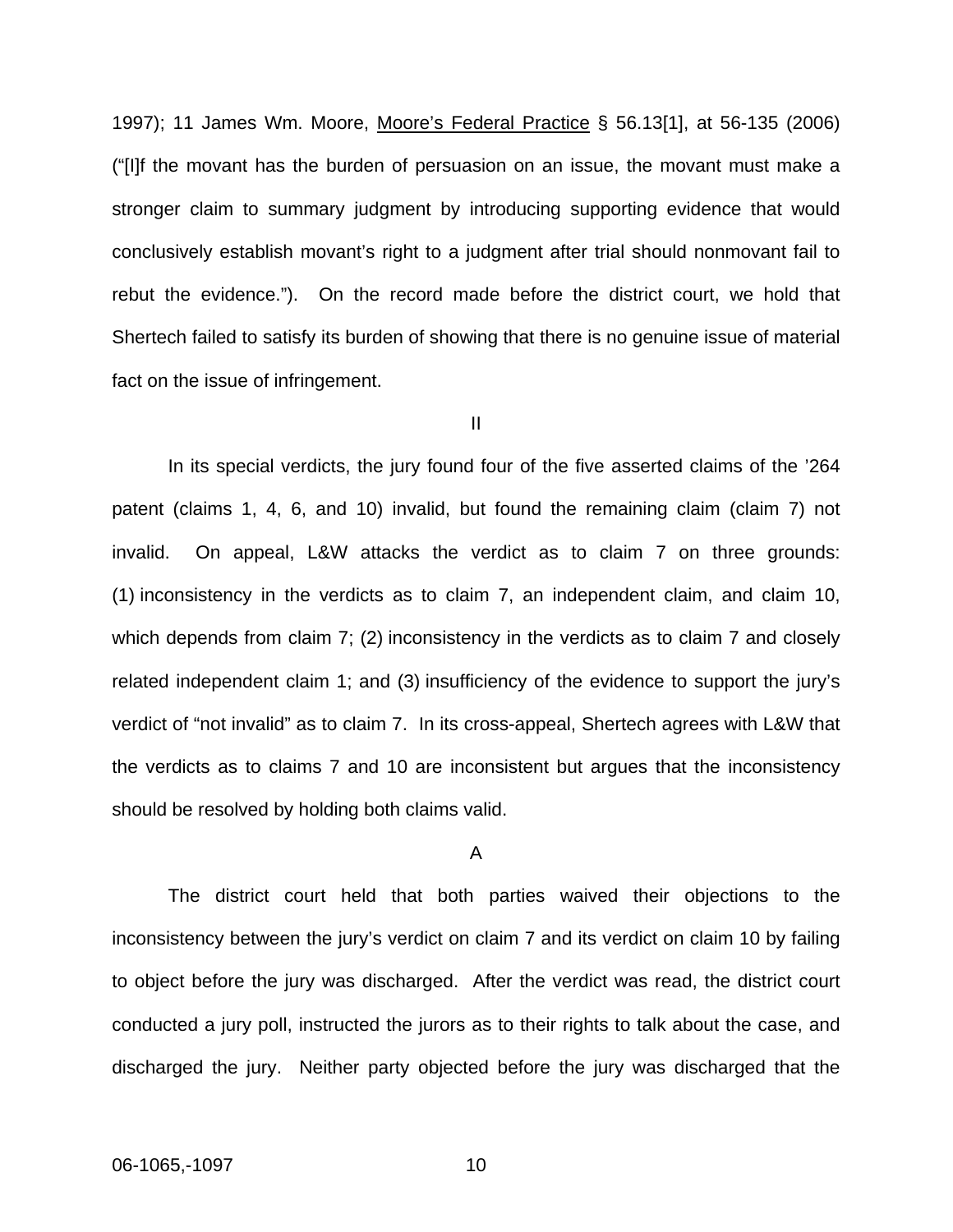special verdicts were inconsistent. Immediately after the jury was discharged, the district court asked counsel for any final additions to the record. Again, no objection was made to the verdict for inconsistency.

 We apply the law of the pertinent regional circuit to the procedural rules regarding inconsistent jury verdicts and the waiver of objections to such verdicts. Minn. Mining & Mfg. Co. v. Chemque, Inc., 303 F.3d 1294, 1302 & n.1 (Fed. Cir. 2002). Under Sixth Circuit law, a party waives its objection to inconsistency in a jury's verdict if the party had an adequate opportunity to object but failed to do so. In Tennessee Consolidated Coal Co. v. United Mine Workers of America, 416 F.2d 1192, 1200 (6th Cir. 1969), the Sixth Circuit set forth that rule in the context of a jury's general verdict and separate factual findings returned pursuant to Federal Rule of Civil Procedure 49(b). The appellant in that case argued that the jury's general verdict was inconsistent with one of its special findings. The appellant, however, failed to raise that objection before the jury was discharged. Id. at 1199–1200. For that reason, the Sixth Circuit held that the appellant had waived its objection, reasoning that "had objections been made, the court could have resubmitted [the special findings] to the jury for further consideration." Id. at 1200.

This case is similar to Tennessee Consolidated. Although the jury here returned a special verdict containing written factual findings pursuant to Federal Rule of Civil Procedure 49(a), as opposed to a general verdict together with responses to factual interrogatories pursuant to Rule 49(b), that distinction does not make a difference. In both cases, the waiver rule promotes judicial efficiency by requiring that the trial court be given a chance to let the original jury resolve any inconsistency in its responses. We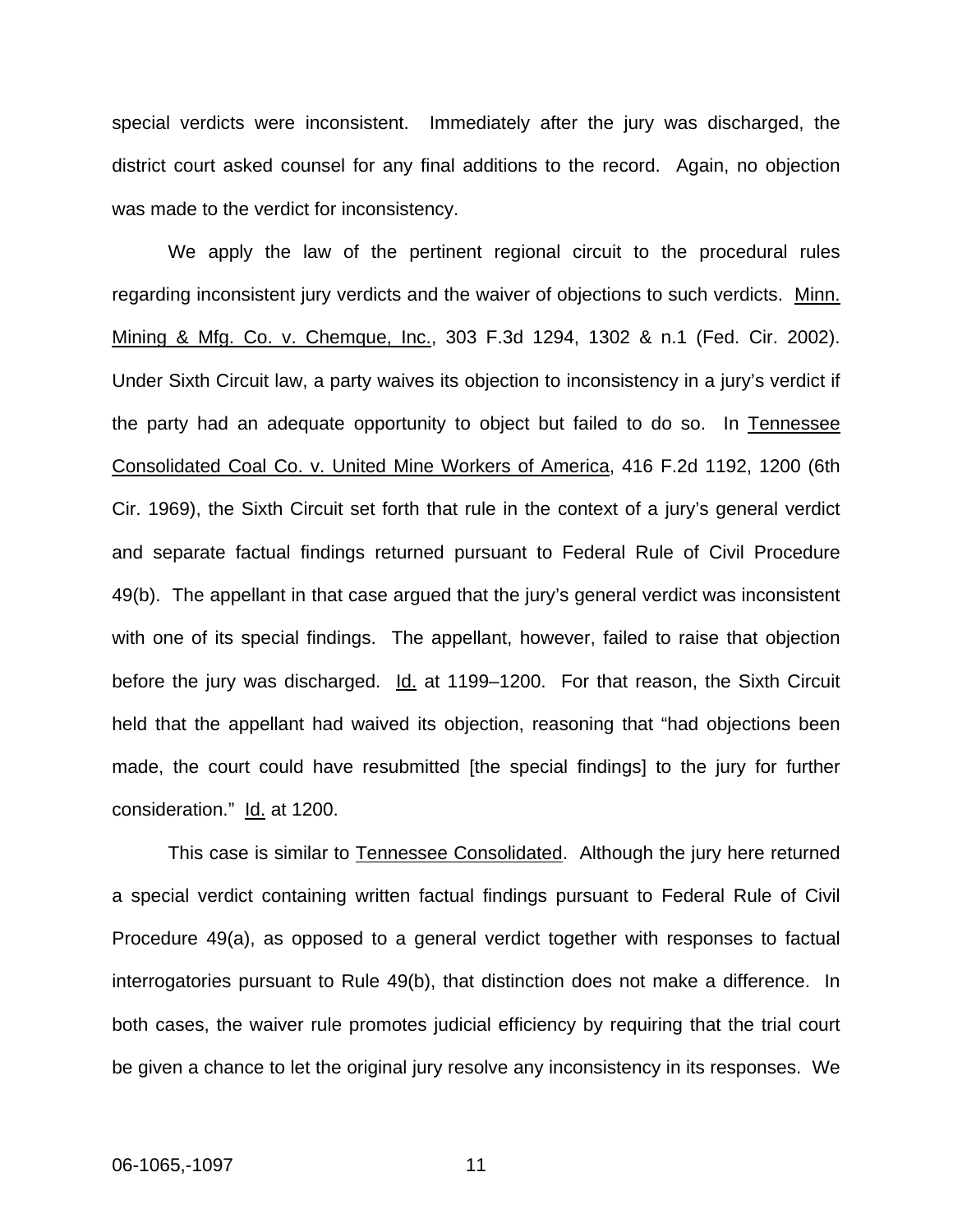also find that, as in Tennessee Consolidated, each party had an adequate opportunity to object to the alleged inconsistency. Trial counsel could have objected either before the court discharged the jury or immediately thereafter, when the court directed the jurors to return to the jury room and asked counsel, "Anything anybody would like the record to reflect at this time?" If counsel had raised the issue of verdict inconsistency at that point, it would have been a simple matter for the court to recall the jury and direct it to resume its deliberations until the inconsistency in the verdict was resolved.

L&W argues that the return of the verdict, the poll of the jury, and the discharge of the jury all occurred within six minutes, and that counsel therefore "did not have adequate time to evaluate the verdicts for the first time." However, the verdict was a simple one and the issue of inconsistency between the verdicts as to independent claim 7 and dependent claim 10 should have been obvious. Indeed, the use of the Rule 49 procedure to elicit specific factual findings from the jury should alert lawyers to the possibility that the jury's responses might be inconsistent. See Skillin v. Kimball, 643 F.2d 19 (1st Cir. 1981). We are not persuaded that the period of time given to counsel to evaluate the relatively simple verdict in this case was insufficient to alert them to the possible inconsistency between the special verdicts on claims 7 and 10.

 Finally, L&W argues that we should apply a "plain error" exception to the waiver rule. No published Sixth Circuit opinion has recognized such an exception with respect to inconsistent verdicts, and we think that the pragmatic justification behind the waiver doctrine—preventing misuse of procedural rules to obtain a new trial when inconsistencies are most efficiently resolved by the original jury—would lead the Sixth Circuit to reject such an exception if it were asked to create one. E.g., Skillin, 643 F.2d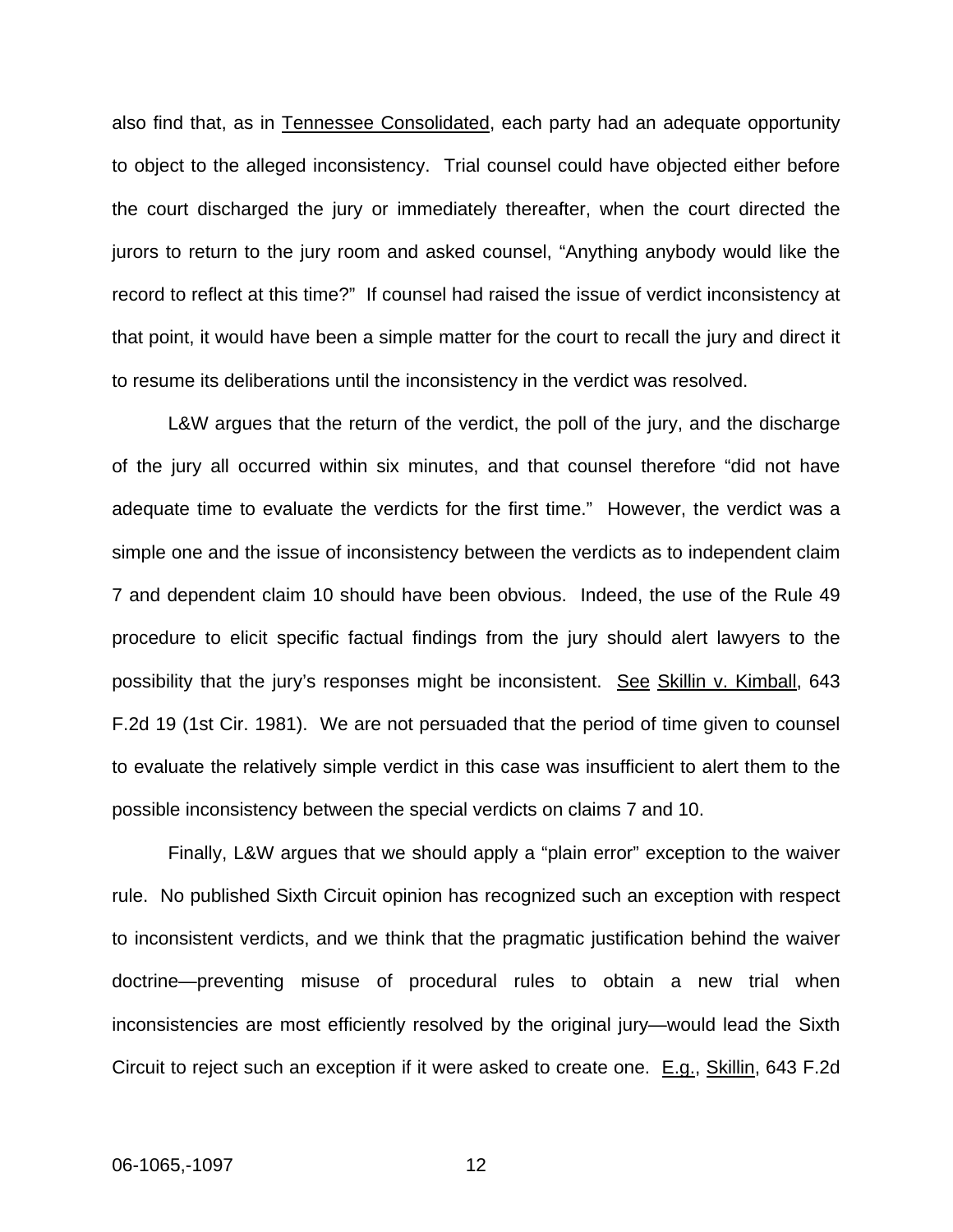at 20. Thus, we hold that the parties waived their objections to inconsistency in the jury's findings on claims 7 and 10 by failing to object at trial.

B

 L&W next argues that the jury's verdict is fatally inconsistent because the jury found claim 1 invalid and claim 7 valid, even though those two claims are indistinguishable. The district court considered and rejected that argument on the merits, so we too address the merits of that contention.

 Claims 1 and 7 need not rise and fall together because they do not have the same scope. Claim 1 requires each metal sheet of the heat shield to be "biased toward the adjacent sheets," whereas claim 7 requires each metal sheet to be "deformed subsequent to being joined . . . to develop an in-plane stress in each sheet thereby increasing the rigidity of the heat shield." L&W argues that the two claims necessarily cover identical subject matter because (1) deforming the heat shield in a manner that produces in-plane stresses in the metal sheets necessarily results in each sheet of the heat shield being biased toward the adjacent sheets; and (2) Shertech disclaimed planar heat shields during prosecution of the '264 patent, so claim 1, like claim 7, covers only bent heat shields.

We disagree. Even assuming, as L&W asserts, that claim 1 does not cover planar shields, the jury still could have found the two claims distinguishable on at least one other ground. Claim 7 requires that the metal sheets of the heat shield be "fixedly joined along the edges so the edges of the plurality of sheets are substantially immoveable" at the time the sheets are subjected to in-plane stress, which in turn occurs while the heat shield is being deformed to a final shape. Claim 1 does not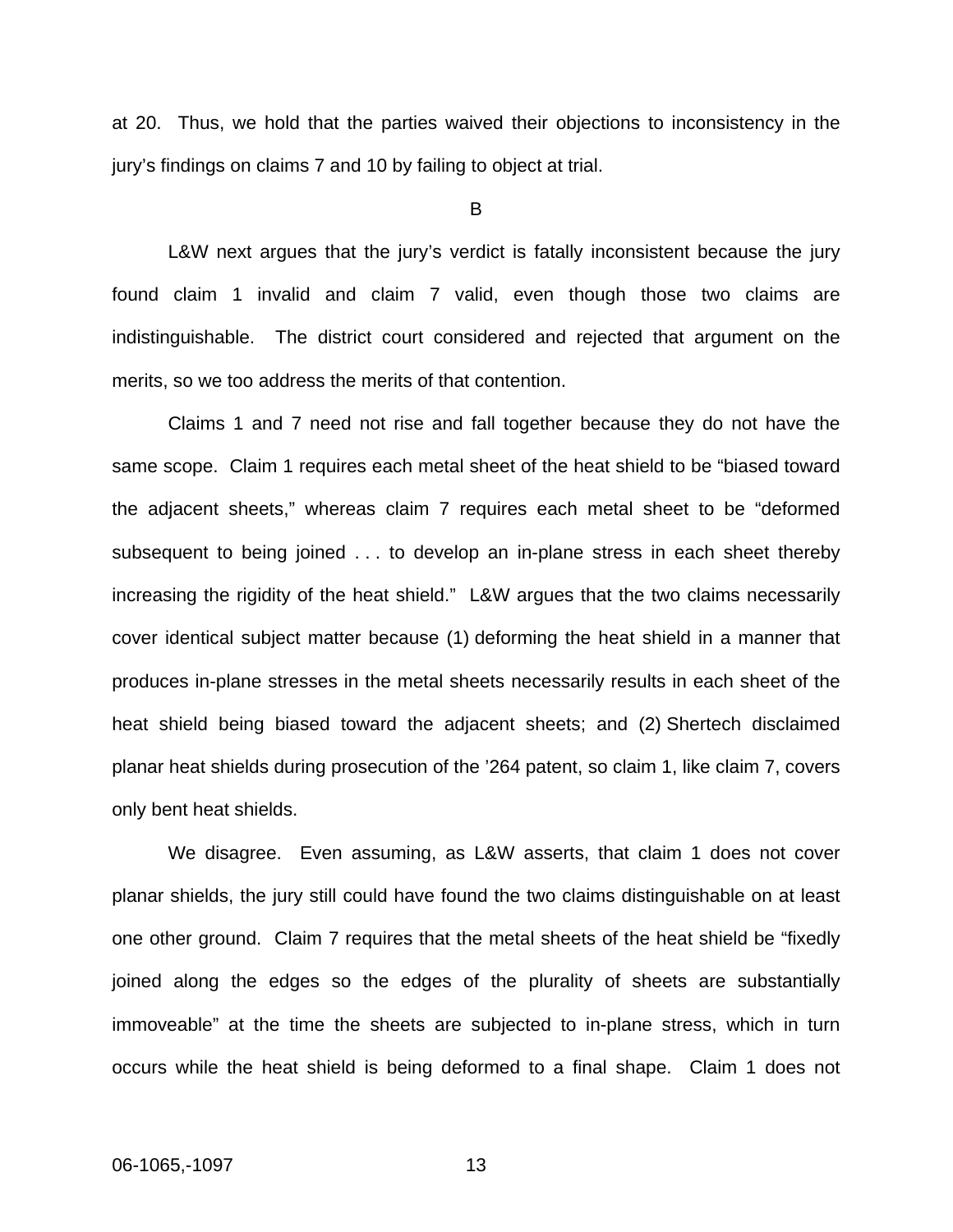require that sequence of steps, but merely requires that the sheets be both joined at the edges and biased toward the adjacent sheets. The jury could have concluded that claim 1 is broader than claim 7 on that ground, and thus there is no necessary inconsistency in the jury's verdicts as to the validity of those claims.

 $\mathcal{C}$ 

 L&W contends that, in light of the evidence of anticipation introduced at trial, no reasonable jury could have found claim 7 not anticipated. In reviewing the sufficiency of the evidence to support the jury's verdict, we may inquire only whether the findings necessary to the jury's verdict are supported by the evidence, and we must conduct that inquiry in light of Shertech's burden to overcome the presumption of validity. "Where, as here, there is a verdict of validity, the question is . . . whether the challenger's evidence so met the burden [of establishing invalidity by clear and convincing evidence] that reasonable jurors could not have concluded that the challenger failed to overcome that burden." Perkin-Elmer Corp. v. Computervision Corp., 732 F.2d 888, 893 (Fed. Cir. 1984).

 At trial, L&W's expert, Dr. Chapman, reviewed a number of prior art references, including several U.S. patents. He testified that each of the prior art heat shields contained metal layers and that several of the patents suggested that the heat shields could be bent. But claim 7 requires more than that a heat shield consist of metal layers and be bent; it requires that the bending take place after the sheets are joined along the edges and that the metal layers experience in-plane stress. L&W argues that in-plane stress develops in the metal sheets of a heat shield whenever the heat shield is bent,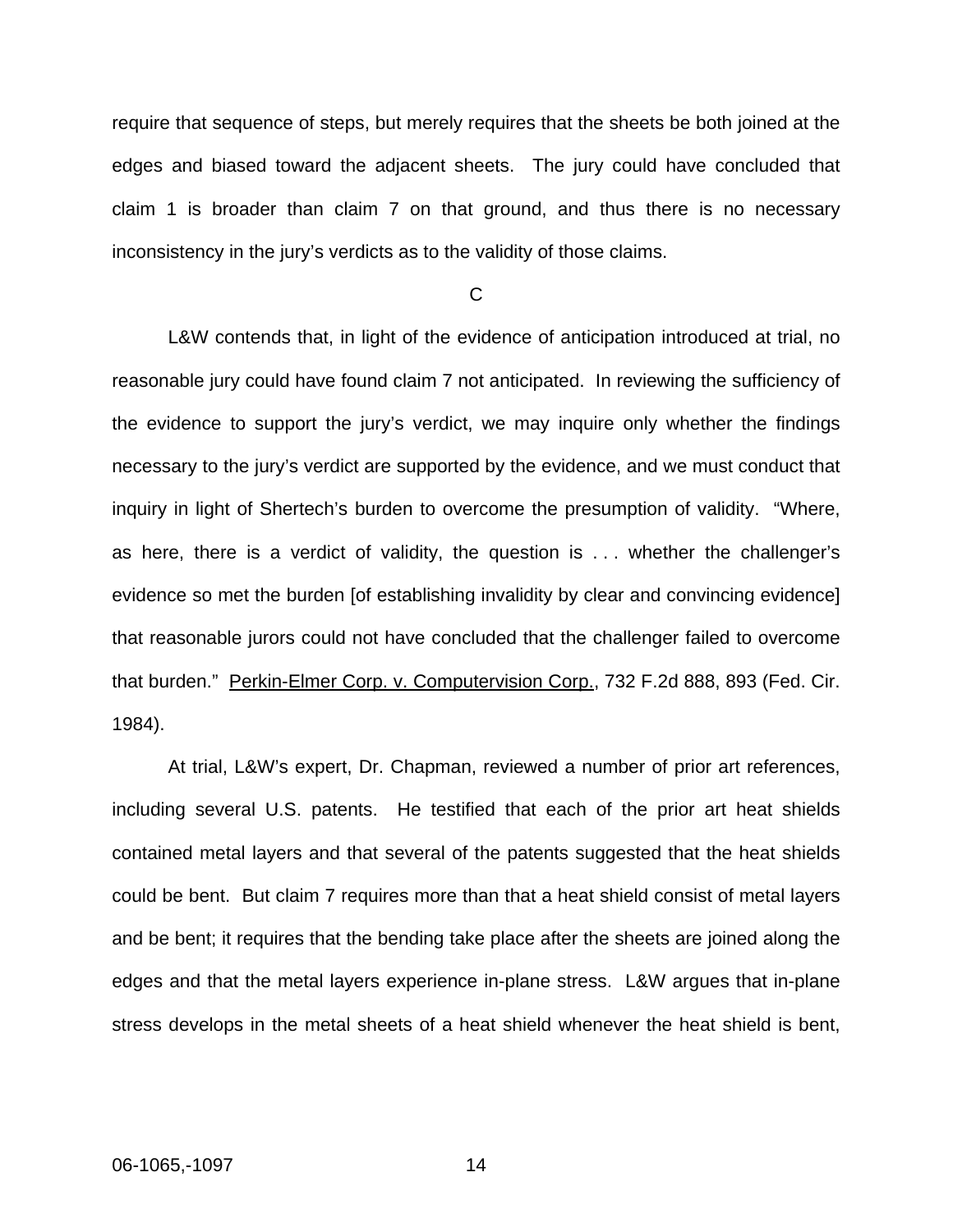and it argues that one of the prior art references, the Jeep Grand Cherokee heat shield, "was bent from a planar to a non-planar configuration after the sheets were hemmed."

The problem with L&W's reliance on prior art patents is that the patents it cites do not disclose hemming the edges before bending the metal layers. And the problem with L&W's reliance on the Jeep Cherokee heat shield is that there was evidence, which the jury could have credited, that the Jeep Cherokee heat shield did not come under stress upon bending. Dr. Holmes testified about that heat shield as follows:

- Q: The Jeep Cherokee insulation pad, sir, if you could look at it, does it have what you would refer to as score lines?
- A. Yes, many score lines, yes.

. . . .

- Q. And what relationship is there between score lines on the one hand and biasing or in-plane stress on the other?
- A. [T]he score lines are there so that you can relieve stress and bend the particular part. . . . [I]f you've got a slit [i.e., score line], you would have relieved any potential in-plane stress that would have been in an object.

Trial Tr. 171:17–172:17, May 12, 2005.

L&W argues that the jury's reliance on such testimony to conclude that a nonplanar prior art device does not exhibit in-plane stress would be legally erroneous because, under the district court's claim construction, the "in-plane stress" limitation is necessarily satisfied "if a metal sheet is bent from a planar to a non-planar configuration." That argument, however, misconstrues the district court's definition of "in-plane stress." The court defined the term "in-plane stress" as "the stress introduced into the [fixed] metal sheets [of a heat shield] when they are bent from a planar to a nonplanar configuration." That definition requires that some stress be created upon